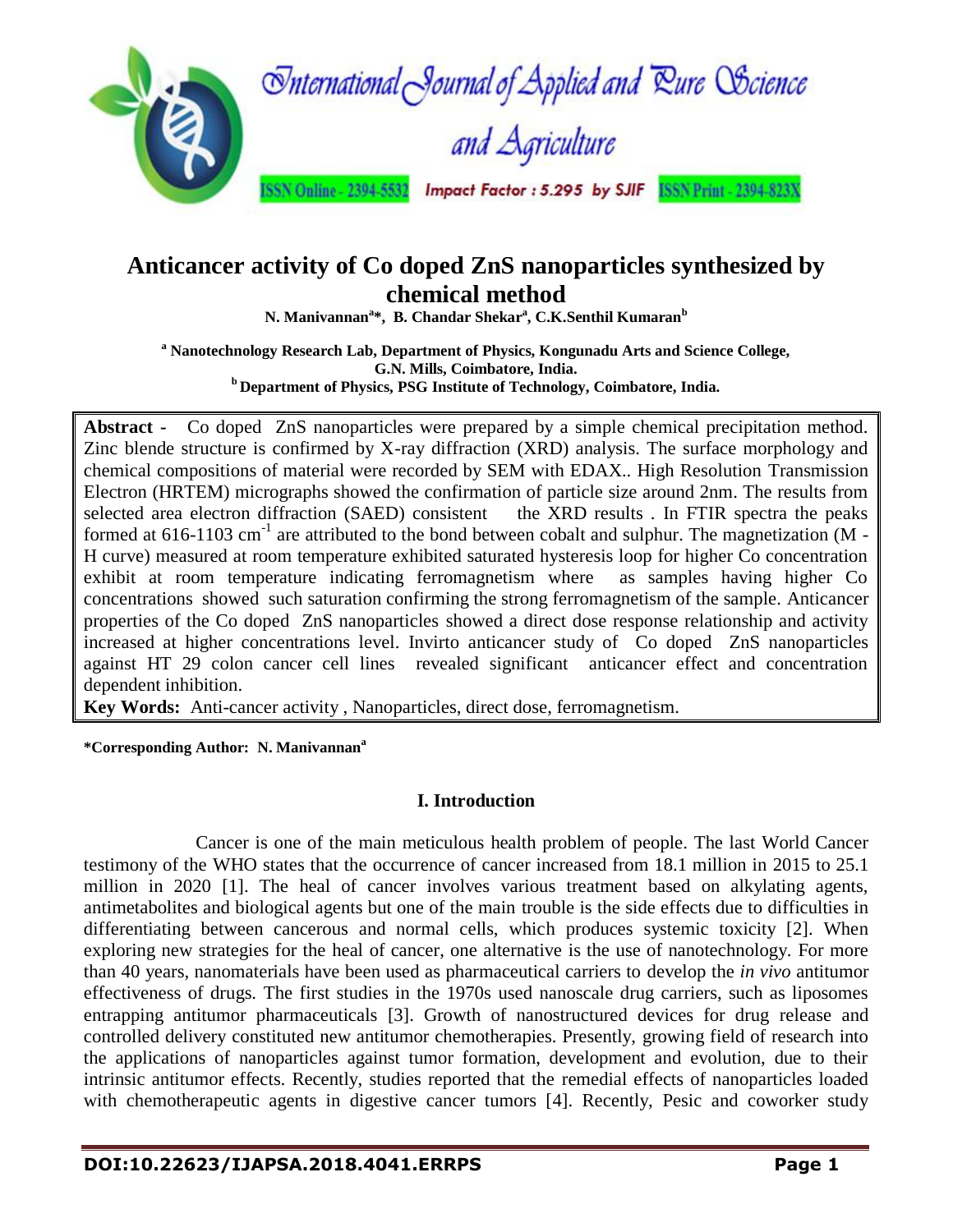## *Volume 04, Issue 11, [November- 2018] e-ISSN: 2394-5532, p-ISSN: 2394-823X*

recommended anticancer activity of nanoparticles on cancer and compared with normal human cells and concluded that the toxicity of these nanoparticles is specific to the cancer cells. The low inhibitory possible of cerium oxide in normal human cell lines indicates that they may be safer for human usage in industry and medicine [5].

 Semiconductor nanoparticles (NPs) have suit much important because of their greater prospective in opto-electronic devices and biological applications[6]. Nanoparticles are fast becoming shows potential agents for drug delivery in the healing of diseases. At present, the nanoparticle delivery systems that have been developed for cancer therapy, including liposomes, polymer–drug conjugates, and micellar formulations[7]. The small size particle can accumulate naturally taking place proteins and different types of bio-molecules in the cell, and is especially smaller than the typical diameter ( $\sim$ 7  $\mu$ m) of many human cells.. It able them to interact in distinctive ways with cell bio-molecules and facilities their physical transport into the internal structure of cells [8]. Serious experiments and studies have exposed that the nanoparticles of magnesium oxide (MgO), calcium oxide (CaO) and zinc oxide (ZnO) hold strong antimicrobial property when verified against various Gram positive and Gram negative organisms. Zinc sulphide (ZnS) is a inorganic compound identified for its convenient applications in photoconductors, solar cells, field effect transistors, sensors transducers, optical coatings and light emitting materials. It may be noted that simple inorganic substances as antimicrobial agents may prove to be beneficial as they contain mineral substances necessary for human utilization and may reveal significant action even when administered in small amounts[9]. In vision of the information on presence of anticancer action in nanoparticles of MgO, CaO and ZnO, nanoparticles of doped ZnS NPs were prepared in our laboratory and were evaluated for the anticancer activity. Hence, the present work deals with biomedical applications such as anticancer properties of Co doped ZnS nanoparticles.

## **II. Materials and Methods**

# **Human and animal rights and informed consent under the section "Compliance with ethical standards".**

## **Synthesis Co doped ZnS NPs by chemical -precipitation method**

Zinc nitrate  $[Zn(NO<sub>3</sub>)<sub>2</sub>6H<sub>2</sub>O]$  (from Sigma-Aldrich, India), Sodium sulphide (Na<sub>2</sub>S) and Cobalt nitrate $[Co(NO<sub>3</sub>)<sub>2</sub>]$  were used to prepare Co:ZnS NPs. The Co:ZnS NPs were prepared by the chemical -precipitation method as follows. Initially, desired mole concentrations of  $\text{Zn}(\text{NO}_3)_{2.6}\text{H}_2\text{O}$  and (cobalt nitrate) were dissolved in de-ionized water and then stirred for 30 min at room temperature to achieve complete dissolution, thus 0.1 mole concentration solutions were obtained. Sodium sulphide also dissolved in de-ionized water separately as per mole concentration. Further, sodium sulphide solution was added drop by drop to the prepared solution and maintained at constant stirring for 5 hours at room temperature using magnetic stirrer. The precipitated solution were centrifuged at 5000 rpm for 30 min to separate undesired agglomerates, and washed with de-ionized water and ethanol. The samples were dried for one hour at 150  $\mathrm{^0C}$  to eliminate residual gas, water impurities and to obtain fine powders of Co doped ZnS NPs. All the reactions were carried out at room temperature under ambient condition using de-ionized water as a solvent for its inherent advantages of being simple and eco-friendly.

## **Invirto anticancer activity -Cell line**

The human colon cancer cell line (HT 29) was obtained from National Centre for Cell Science (NCCS), Pune and grown in Eagles Minimum Essential Medium containing 10% fetal bovine serum (FBS). The cells were maintained at  $37^{\circ}$ C, 5% CO<sub>2</sub>, 95% air and 100% relative humidity. Maintenance cultures were passaged weekly, and the culture medium was changed twice a week.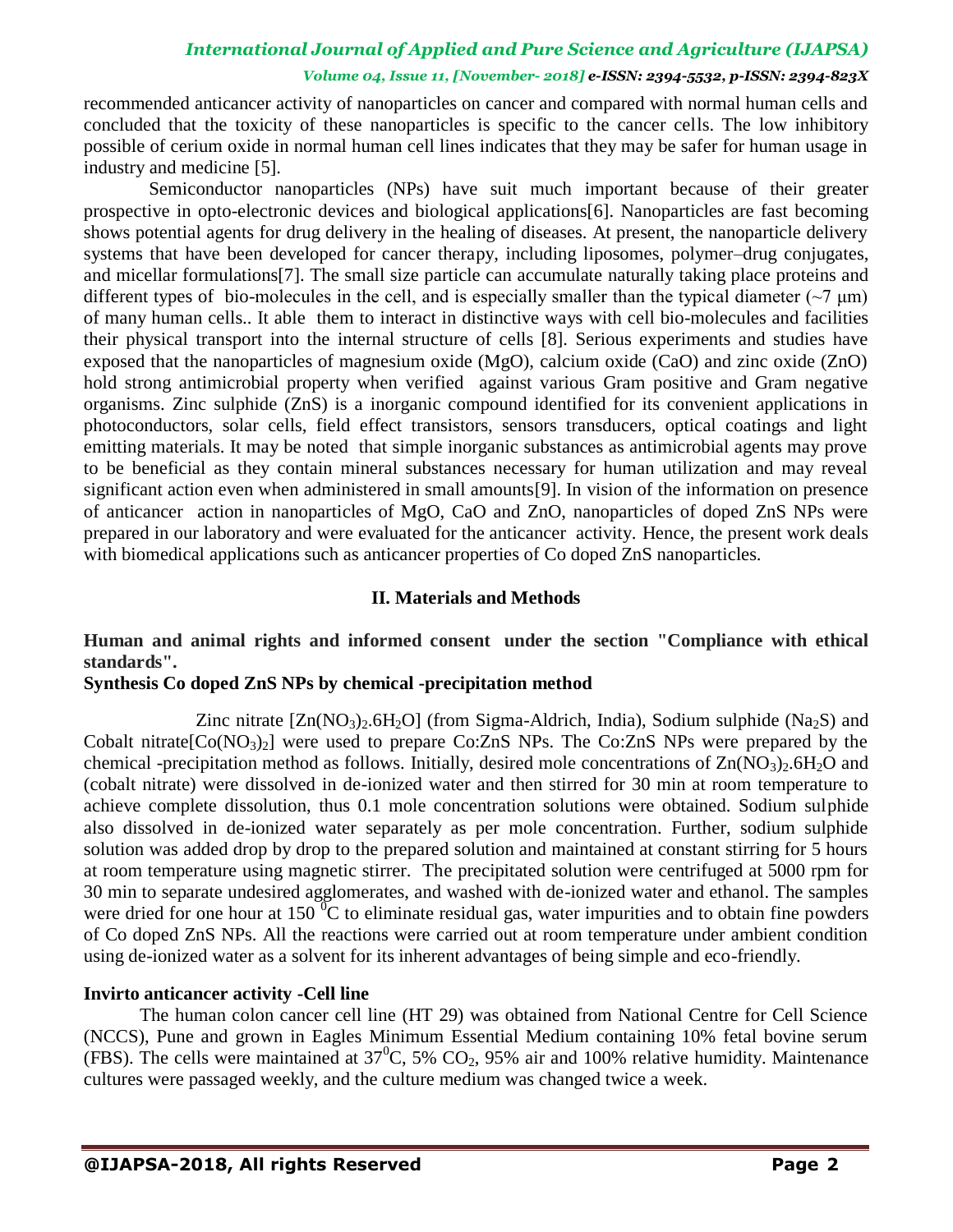*Volume 04, Issue 11, [November- 2018] e-ISSN: 2394-5532, p-ISSN: 2394-823X*

#### **MTT assay**

Aliquots of 100 µl of these different sample dilutions were added to the appropriate wells already containing 100 µl of medium, resulting in the required final sample concentrations. Following sample addition, the plates were incubated for an additional 48 h at  $37^{\circ}$ C, 5% CO<sub>2</sub>, 95% air and 100% relative humidity. MTT assay – to know the value of the specific concentration

#### **Characterizations**

XRD analysis have been carried out using PANalytical X-ray diffractometer, Surface morphology of the samples have been studied using SEM (JEOL JSMS 800-V). Compositional analysis of the samples has been studied using energy dispersive analysis of X-rays (JEOL Model JED-2300). HRTEM images of the prepared nanopowders have been recorded using a Philips TECNAI-F20 microscope. The functional groups present were identified from Fourier transform-infrared (FTIR) spectroscopy using a Thermo Nicolet Avatar 370 with a spectral range of  $4000-500 \text{cm}^{-1}$  and resolution of 4 cm<sup>-1</sup>. M-H curve measured by Vibrating Sample Magnetometer (VSM) Lakeshore VSM 7410.

#### **III. Results**

#### **X-Ray diffraction (XRD)-Structural Analysis**

The observed diffraction peak are found to be very broad, confirming that the particles are in very small size. From Fig.1 the three broad peaks observed in the XRD patterns at 2 $\theta$  equal to 28.66<sup>0</sup>, 47.99<sup>0</sup> and 56.66<sup>0</sup> are respectively corresponding to the orientation planes (111), (220) and (311) indicates that the materials are crystallized in zinc blende structure in a cubic lattice [10]. This is in good agreement with the standard JCPDS data (JCPDS# 05-0566). From X-ray diffraction pattern, crystallite size has been measured by using Scherrer formula [11].

$$
D = \frac{K\lambda}{\beta\cos\theta}
$$

θ is the Bragg angle, λ is the X-ray wavelength, β is the Full width half maximum (FWHM) and K is the shape factor (for spherical shape  $K = 0.9$ , evident from HRTEM). The mean crystallite size is found to be 2 nm .The observed diffraction peak are found to be broad when compared with bulk ZnS confirming that the sample is nanocrystalline in nature. The increase in diffracted angle indicates particle size contraction due to quantum confinement and higher surface to volume ratio [12].



 **Fig.1: XRD pattern of Co-doped ZnS Fig. 2***:* **SEM image of Co doped ZnS**

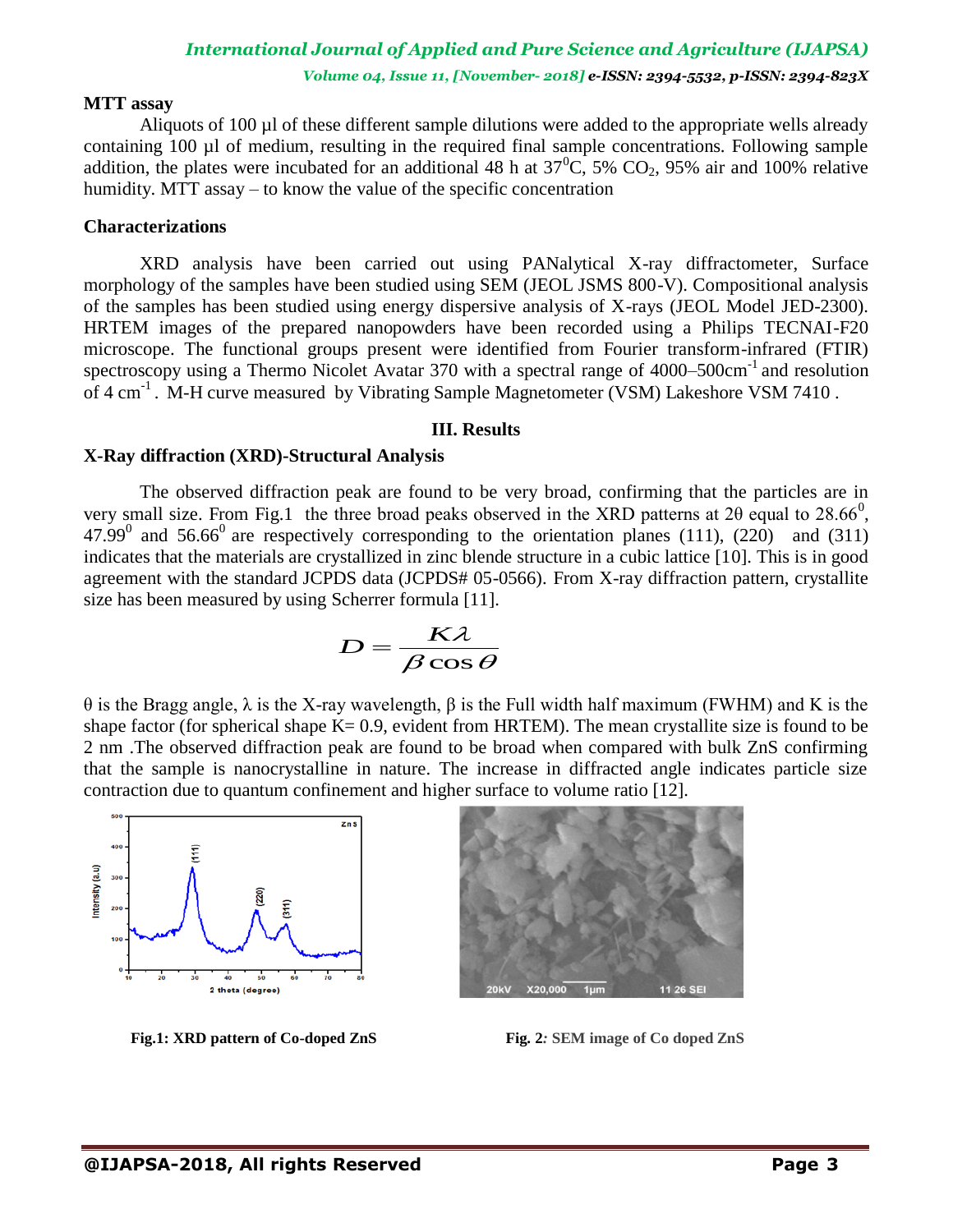*Volume 04, Issue 11, [November- 2018] e-ISSN: 2394-5532, p-ISSN: 2394-823X*



*Fig. 3:* **EDAX spectra of Co doped ZnS nanoparticles**



**Fig. 4: (a-b) HRTEM images and (c) SAED pattern of Co-ZnS**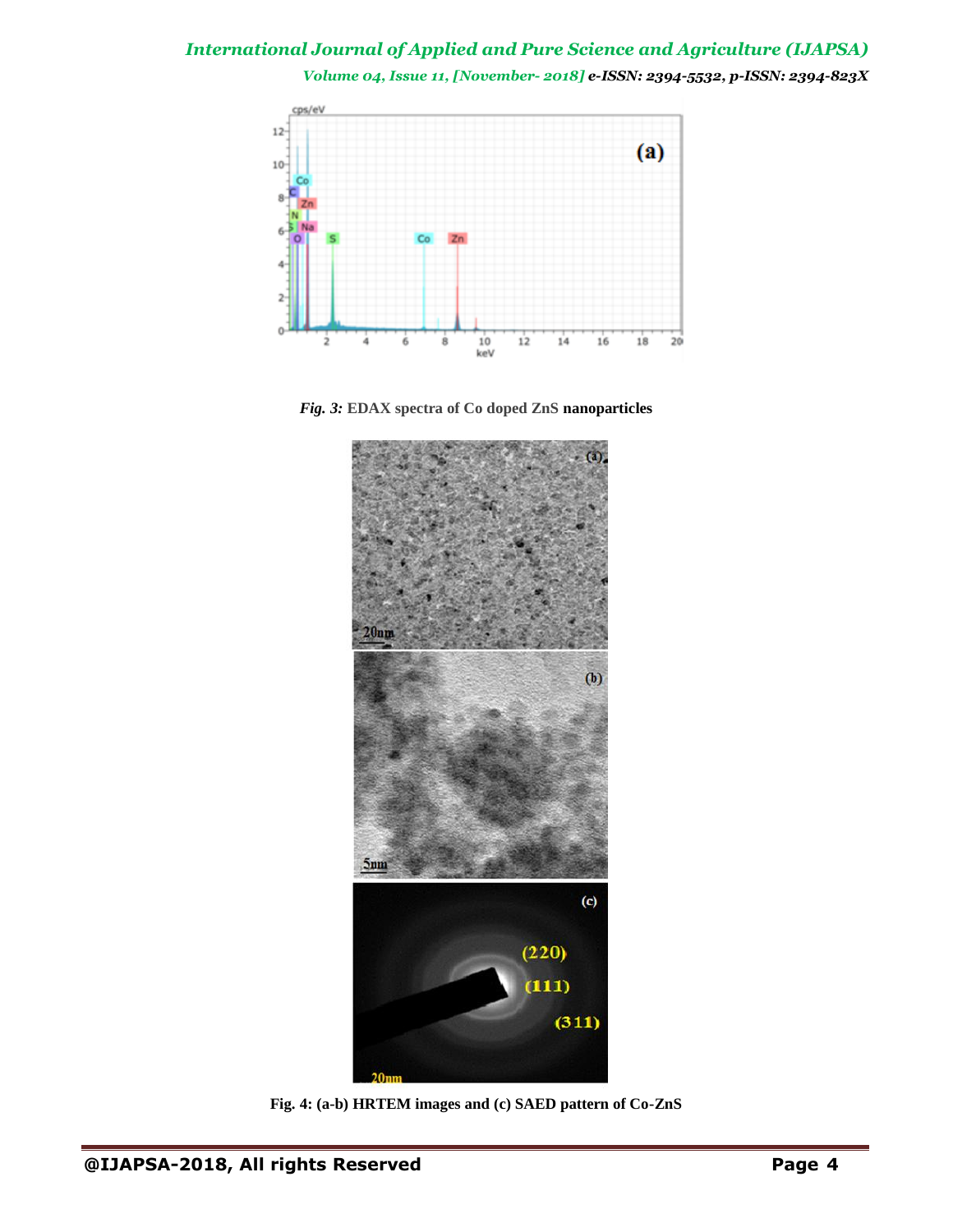## **Scanning Electron Microscopy (SEM) with EDAX**

The SEM image of the Co doped ZnS samples shows in Fig.2. The SEM images clearly show the occurrence of nano and micro level petals throughout the sample. Nanosized grains were agglomerated over the petals. Fig. 3 shows the EDAX spectra of the Co doped ZnS. EDAX analysis reveals that Zn, Co and S are present in the sample[13].

# **High Resolution Transmission Electron Microscope (HRTEM) and Selected Area Diffraction Pattern (SAED)**

Fig.4(a-c) shows the HRTEM image and SAED pattern of the prepared Co doped ZnS sample. The image shows lattice fringes and the observed plane matches well with the reported interplanar spacing of the cubic ZnS. Using the particle number (frequency %) and the average particle diameter of the particles in the HRTEM image, the average particle size has been calculated and was found to be 2 nm. The three rings seen in the selected area electron diffraction (Fig. 4.11c) can be indexed as (111), (220) and (311) lattice planes of cubic ZnS [14]. The results obtained from SAED pattern are in line with the XRD results. The obtainedparticle size from HRTEM image are in consistent with that of XRD results.

### **Optical properties-Fourier Transform Infrared Spectroscopy**

Fig.5 shows the FTIR spectra of Co doped ZnS and it has been compared with reported values of different stretching and bending modes in standard references [15]. The observed measurements are in line with the reported values. The changes observed are due to the formation of nanophase. Bands around 3468 cm<sup>-1</sup> corresponds to valence vibrations of the occluded water. Bands of 1112-1375 cm<sup>-1</sup> may be due to the oxygen stretching and bending. The additional weak band at  $1613 \text{ cm}^{-1}$  may be due to the micro structural creation of the sample. Band around  $1100 \text{ cm}^{-1}$  is due to the characteristic frequency of inorganic ions. These modes indicate the occurrence of resonance interaction between Co vibrational modes of sulphide ions in the crystal. The peak around at 616 cm<sup>-1</sup> is corresponding to symmetric bending of ZnS band (i.e., corresponding to sulphide). This peak confirms the formation of ZnS.



**Fig .5: FT-IR spectra of Co doped ZnS nanoparticles**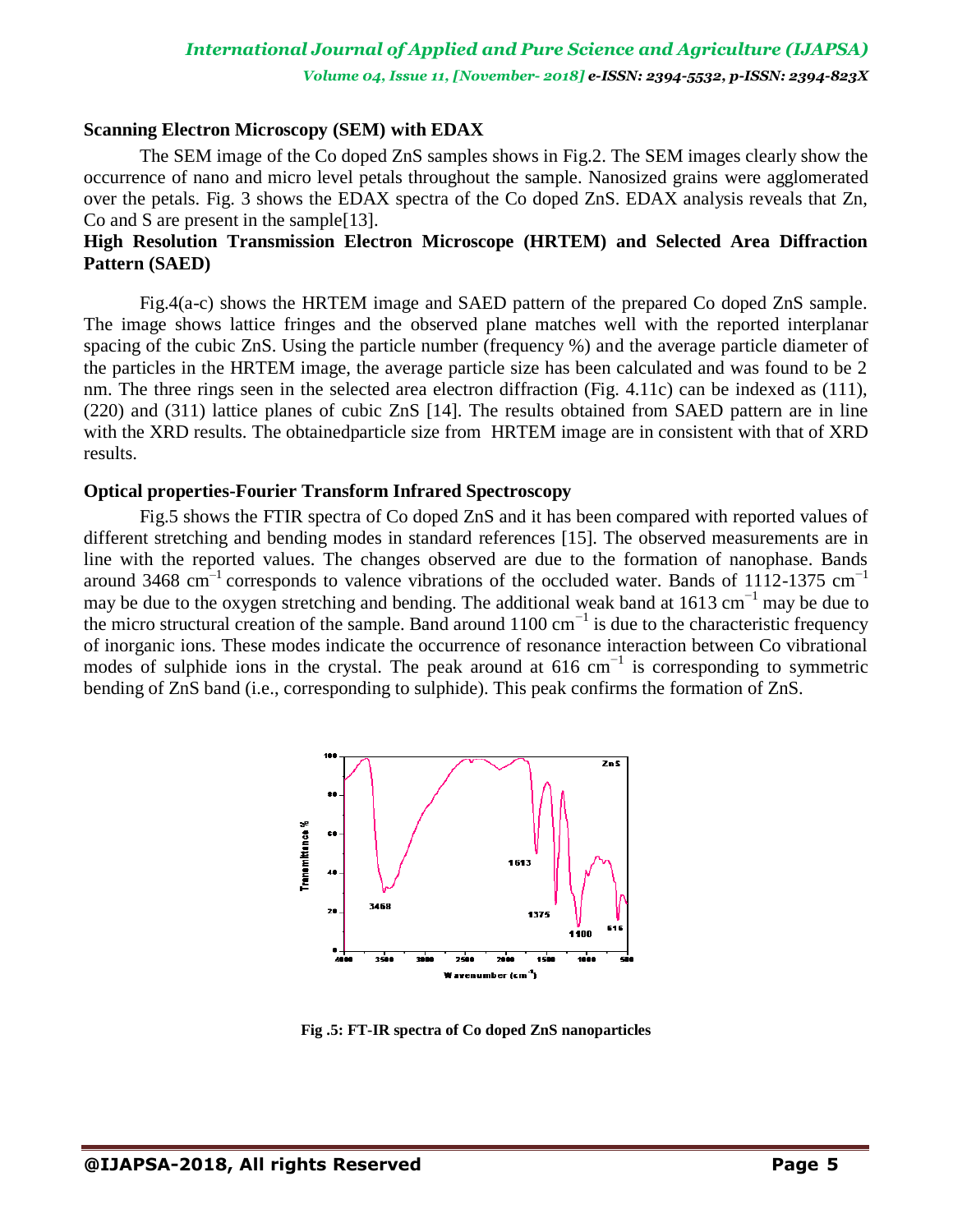*Volume 04, Issue 11, [November- 2018] e-ISSN: 2394-5532, p-ISSN: 2394-823X*



**Fig. 6: M-H loop of Co-doped ZnS nanoparticles (a) 0.025 mol, (b) 0.05 mol and**

#### **Magnetic Properties**

M-H curve for the Co doped ZnS at room temperature are shown in Fig.6 the magnetic parameters of Co doped ZnS such as saturation magnetization (Ms-0.16 emu/g) and coercivity  $(H<sub>c</sub>-270)$ Oe) have been calculated from the hysteresis curve. Ferromagnetic behavior with notable magnetic moment was observed for all the samples of Co doped ZnS nanoparticles, which reflect the contribution of high magnetic moment for obtaining the ferromagnetic hysteresis [16]. Due to remarkable magnetic properties Co doped ZnS nanoparticles samples are further used anticancer applications.

#### **IV. Discussion and Conclusion**

#### **Invitro cytotoxicity of on HT 29 cell line of Co doped ZnS nanoparticles**

The *invitro* cytotoxicity of the chemical precipitatly synthesized Co doped ZnS nanoparticles was evaluated against the human colon cancer cell line (HT 29) at different concentrations. Fig.7. depict 73.64 % of cell death at maximum dosage level at the concentration of 200 µg/ml of Co doped ZnS nanoparticles. More than 55.12 % of cell death was observed at dosage level of 100  $\mu$ g/ml concentration of Co doped ZnS nanoparticles[17] .

The morphological observation of control and different concentration of Co doped ZnS nanoparticles treated HT human colon cell lines are shown in Fig.8. The chemical precipitate synthesized Co doped ZnS nanoparticles *invitro* cytotoxicity analysis showed direct dose-response relationship with cytotoxicity increased at higher concentration[18]. Co doped ZnS NPs shows good activity against cancer cell line. AT the concentration of 100 ug of Co-ZnS NPs inhibit the 55.12 % of cell line.**.**



**Fig .7: Effect of Co doped ZnS nanoparticles on HT 29 human colon cancer cell line**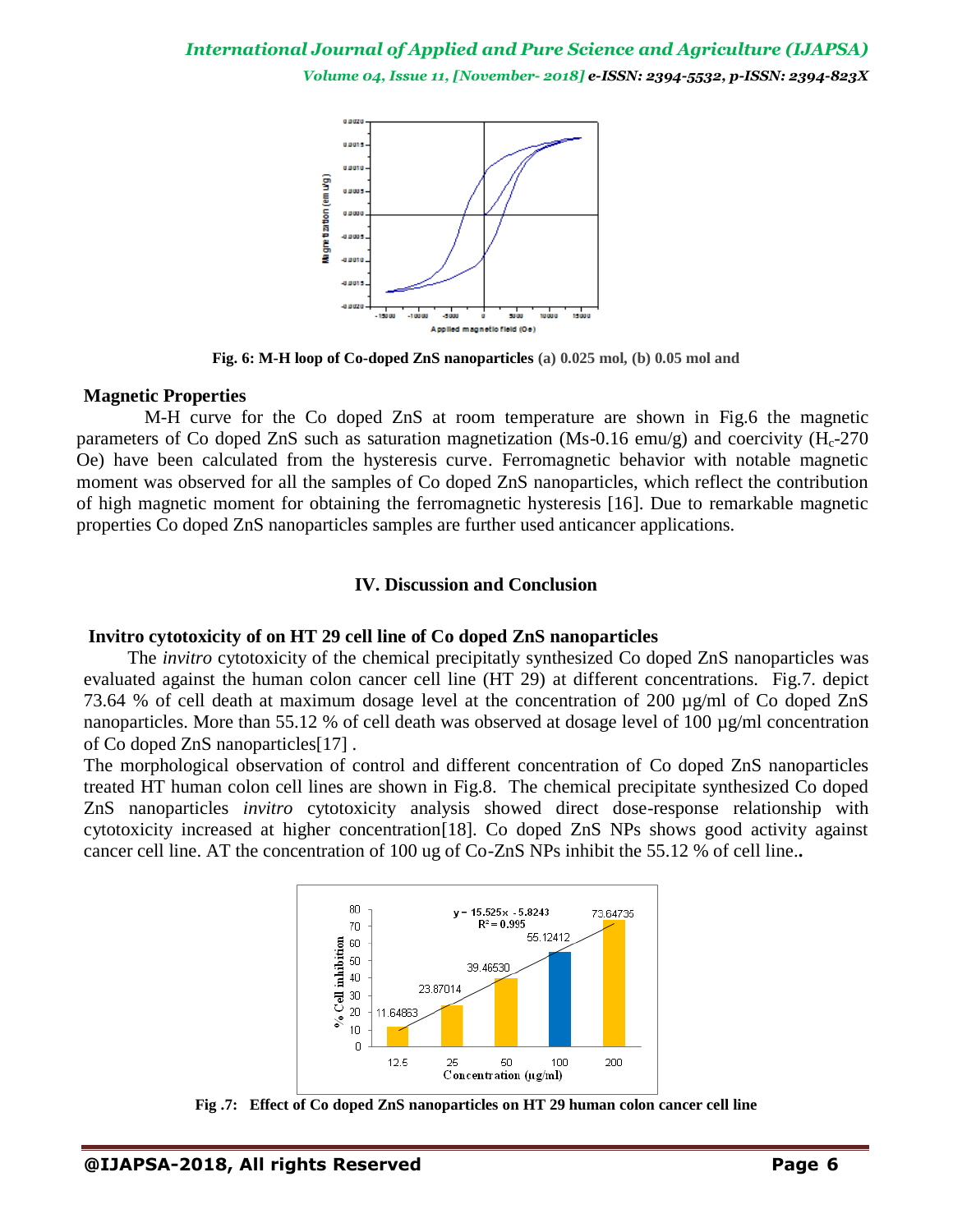*Volume 04, Issue 11, [November- 2018] e-ISSN: 2394-5532, p-ISSN: 2394-823X*



**Fig. 8:Morphological observation of different concentration of Co doped ZnS nanoparticles treated HT 29 cell lines a) Control b) 12.5 µg/ml c) 25 µg/ml d) 50 µg/ml e) 100 µg/ml and f) 200 µg/ml.**

XRD confirmed the zinc blende crystal structure. The average crystalline size around 2 nm. Presence of Co , Zn and S without impurity were confirmed using EDAX . The HRTEM indicated that Co doped ZnS were in narrow size distribution and confirmed that the particles were in nano regime. The SAED Pattern corresponds to reflections from three crystal planes, indicating (111), (220) and (311) and showed strong quantum confinement due to the small size of the particles. The ferromagnetism in the Co-doped ZnS samples may be a result of the exchange interaction between the Co ions on ZnS NPs. In present experiment, anticancer properties of the Co doped ZnS nanoparticles showed a direct dose response relationship and activity increased at higher concentrations level. Other reports suggest that nanoparticles are likely to interact with thiol-rich enzymes and it is possible that once penetrated into cells, nanoparticles may attack functional proteins of cells which results in partial unfolding and aggregation of proteins as it is the case in the bovine hemoglobin [19]. In this study exponentially grown of HT 29 colon cancer cell line were treated with various concentrations of Co doped ZnS nanoparticles and the percentage of inhibition were measured by the MTT assay. The significant inhibition by the nanoparticles against cell lines were observed in a dose depended manner. *Invirto*  anticancer study on chemical precipitately synthesized Co doped ZnS nanoparticles against HT 29 colon cancer cell lines, it was observed that the nanoparticles possessed considerable concentration dependent inhibition and effective anticancer activity.

#### **V. Acknowledgement**

Prof. Dr. M. Aruchami, , President, Dr. C. A. Vasuki, Secretary , Kongunadu Arts and Science College extending all the facilities in the college to carry out this project.

# **VI. Conflict of the Interest**

The author declare that they have no conflict of interest